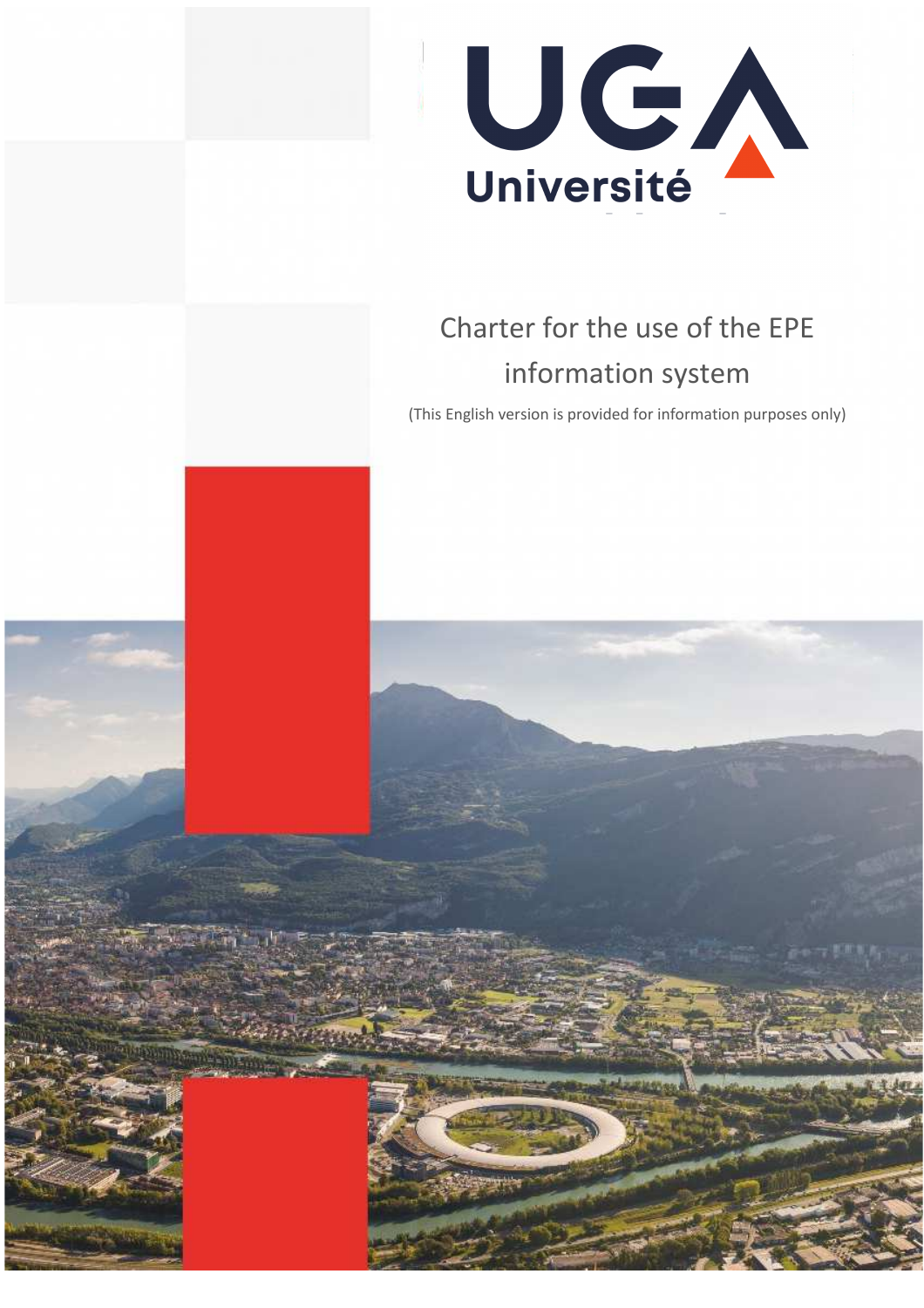

# Table des matières

| Article I.    |                                                                              |  |
|---------------|------------------------------------------------------------------------------|--|
| Article II.   |                                                                              |  |
| Article III.  |                                                                              |  |
| Article IV.   |                                                                              |  |
| Section IV.1  |                                                                              |  |
| Section IV.2  | Maintenance of departemental operation in case of absences and departures  5 |  |
| Article V.    |                                                                              |  |
| Section V.1   |                                                                              |  |
| Section V.2   |                                                                              |  |
| Section V.3   |                                                                              |  |
| Article VI.   |                                                                              |  |
| Section VI.1  |                                                                              |  |
| a)            |                                                                              |  |
| b)            |                                                                              |  |
| c)            |                                                                              |  |
| d)            |                                                                              |  |
| e)            |                                                                              |  |
| Section VI.2  |                                                                              |  |
| Section VI.3  |                                                                              |  |
| a)            |                                                                              |  |
| b)            |                                                                              |  |
| Section VI.4  |                                                                              |  |
| Article VII.  |                                                                              |  |
| Article VIII. |                                                                              |  |
| Article IX.   |                                                                              |  |
| Article X.    |                                                                              |  |
| Article XI.   |                                                                              |  |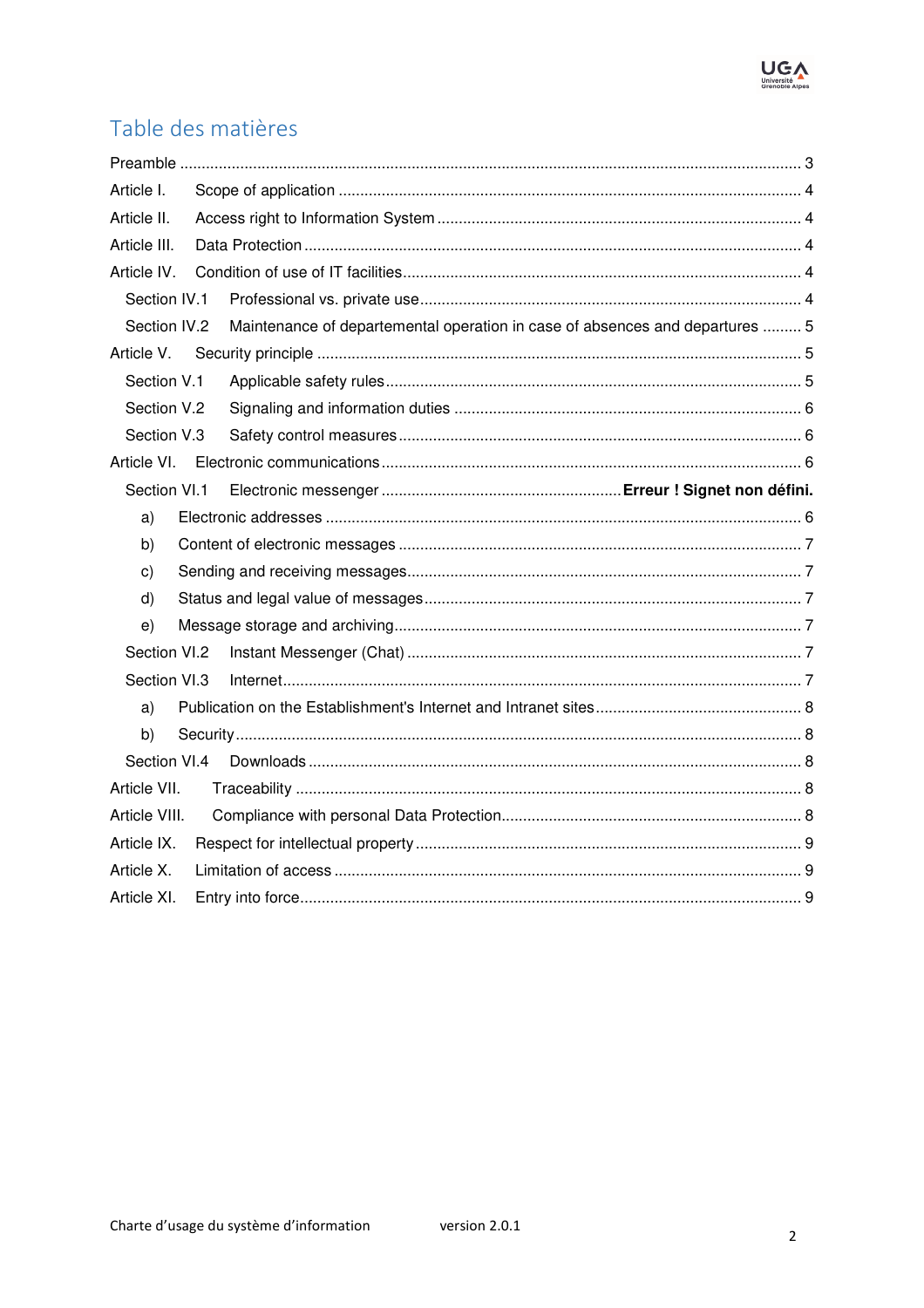

#### **Preamble**

The Establishment has an information systems security policy (PSSI) consistent with the State's PSSI (Prime Minister's Circular No. 5725/SG of July 17, 2014):

The aim of the policy is to define a precise framework for managing the security of information systems at the sites, in order to enable continuous improvement and guarantee the availability, integrity, confidentiality and traceability of data against the main risks that could affect the system, such as intrusion, data corruption, data disclosure or loss, and misuse of IT resources.

It commits each structure and each user to his or her level of responsibility.

The "Charter for the use of the information system" (IT Charter) specifies the rights and duties of each of the parties involved.

By "**information system**" is meant all the data and hardware, software, applications, databases and telecommunications networks that may be made available to the "user".

Nomad computing such as personal assistants, laptops, mobile phones is also one of the constituent elements of the information system.

By "**user**" is meant any person who is intended to hold a computer account or to have access to the resources of the information system, regardless of his or her status.

This includes in particular:

- any titular or non titular agent contributing to the execution of the missions of the Public Service of Education and Research;

- any student enrolled in the institution;

- any person exterior to the institution, visitor, guest, service provider having contracted with the institution.

By "**professional data**" is meant all the data, files and processing managed by the institution within its activity, whether it be research, teaching, administrative or cultural.

**The proper functioning of the information system presupposes compliance with the legislative and regulatory requirements that apply, and in particular, the security, processing performance and conservation of professional data.** 

**The present Charter defines the rules of use and security that the institution and the user agree to respect: it specifies the rights and duties of each.** 

Considering the commitments of the UGA:

The UGA brings the present Charter to the user's attention.

The institution implements all necessary measures to ensure the security of the information system and the protection of users.

The Establishment facilitates the access of users to the resources of the information system. The resources made available to them are primarily for professional use, but the Establishment is required to respect the residual use of the information system for private purposes.

#### Considering the user's commitments:

The user is responsible, in any place, for the use he makes of the information system to which he has access. He has an obligation of discretion and confidentiality with regard to the information and documents he produces or to which he has access. This obligation implies compliance with the rules of professional ethics and confidentiality<sup>1</sup> .

Users have a particular responsibility in the use they make of the resources made available to them by the institution.

The user is subject to the respect of the obligations resulting from his status or his contract.

<sup>&</sup>lt;sup>1</sup> In particular, patient confidentiality in health related fields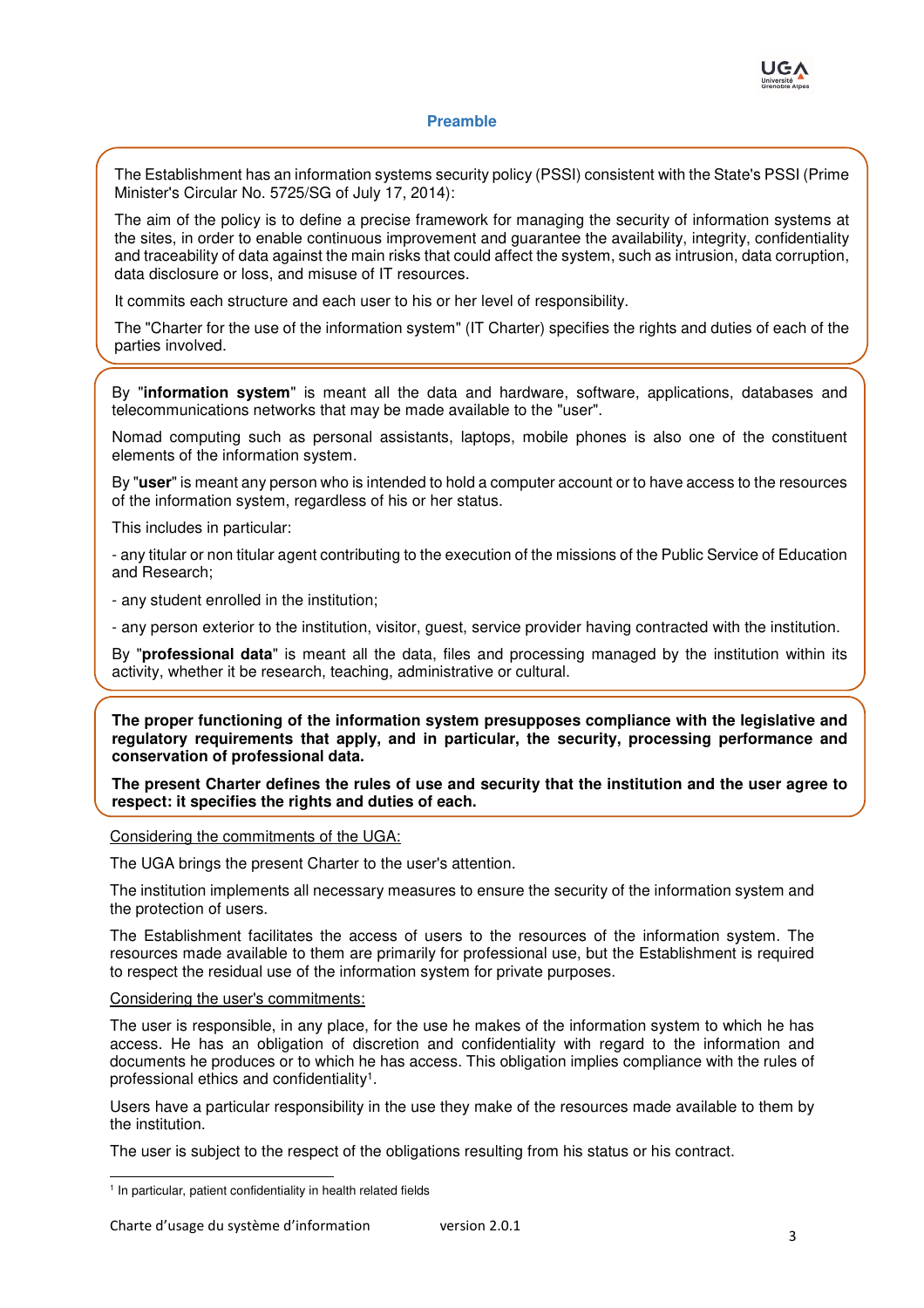

The following is established:

#### Article I. SCOPE OF APPLICATION

The rules of use and security included in this Charter apply to the Establishment as well as to all users.

This Charter does not govern usage specifically relating to the activity of trade unions or employee representative organizations.

These rules apply to any person authorized to use the Establishment's IT resources, including shared or outsourced IT resources, and extend to external networks accessible via Establishment networks.

## Article II. ACCESS RIGHT TO INFORMATION SYSTEM

The access right to information systems is temporary. It is withdrawn if the user's status no longer justifies it and, unless expressly requested, no later than 3 months after the user is no longer intended to hold a computer account.

It may also be withdrawn, as a precautionary measure, if the user's behavior is no longer compatible with the rules set out in this Charter.

# Article III. DATA PROTECTION

The user is responsible for his/her professional data, or those to which he/she has access in the scope of his/her duties. In particular, he/she must ensure that his data is backed up, and be vigilant about the access rights he/she gives other users to this data.

The user must ensure the protection of sensitive information (for which a direct or indirect need for confidentiality has been identified); in particular, he/she must avoid communicating or transporting it without protection (encryption) via unreliable media (messaging, USB keys, laptops, external disks, etc.) and must not place it on an external server or one available to the general public.

Measures for the preservation of professional data are defined with the designated manager within the Establishment.

# Article IV. CONDITION OF USE OF IT FACILITIES

#### Section IV.1 PROFESSIONAL VS. PRIVATE USE

As part of its activity, the information systems are made available to the user.

Use of the IT facilities of the Establishment exclusively covers purposes of research, teaching, documentation, administration or other aspects of university activity. Unless authorised, these systems cannot be used for the operation of projects which are not associated to the Establishment or to projects assigned to the user. They may, however, be used for private communication under the conditions described below.

Residual usage of IT facilities for private purposes must be non-profit activities and moderate, in terms of frequency, volume and duration. Whatever the case, the additional resulting cost must remain negligible in relation to the overall operating cost.

This usage must not have a negative effect on the quality of work provided by the user, on the time the user dedicates to his/her working duties or to the proper functioning of the Establishment.

All information is considered professional, with the exclusion of data explicitly designated by the user as relative to his/her private life, regardless of the medium (computers, USB keys, phones, etc.) or the service used (storage space, messaging, etc.). Thus, it is the responsibility of the user to store data of a private nature in an appropriate area dedicated explicitly<sup>2</sup> for this purpose or to indicate the private nature of the data on the resource<sup>3</sup>. The user is responsible for the protection and backup of private data.

The user is responsible for his private data space. At the time of his/her final departure from the Establishment, it is his or her responsibility to delete his/her private data space. The Establishment does

<sup>&</sup>lt;sup>2</sup> For example, this space may be named "\_private\_" or "\_prive\_"<br><sup>3</sup> For example, "\_private\_name\_of\_object": the object may be a message, a file or any other digital resource.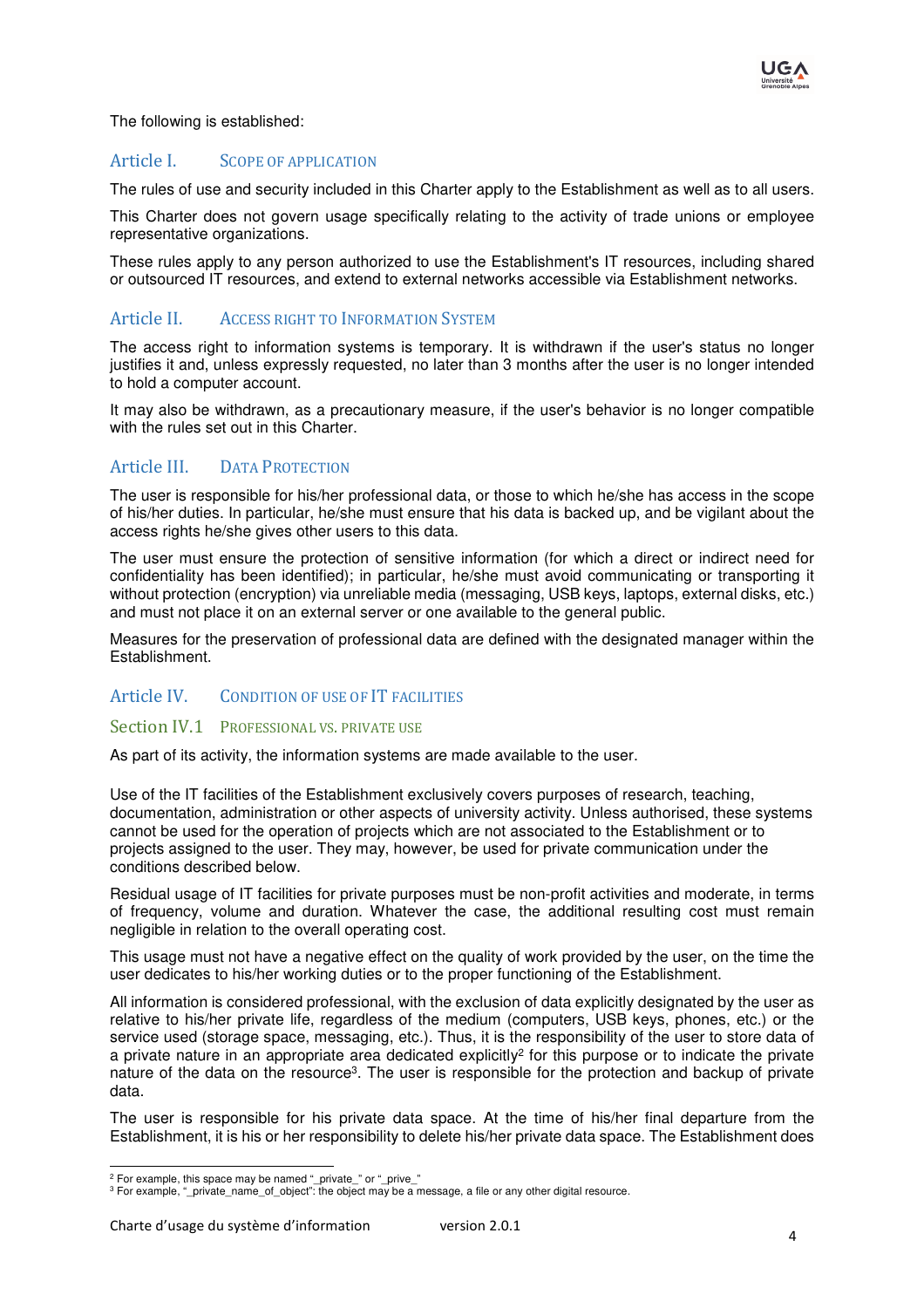

not have the duty to maintain this space. In the event of the user's death, his/her private spaces will be deleted.

Private usage of the IT facilities must comply with the applicable laws. In particular, the storage, dissemination ou exporting of images of a paedophile nature, or the dissemination of sexist, homophobic, racist or anti-Semitic material<sup>4</sup> is totally prohibited.

Additionally, in character with the aims of the Establishment, consultation of sites of a pornographic nature within the grounds of the Establishment, outwith a professional context, is forbidden<sup>5</sup>.

#### Section IV.2 MAINTENANCE OF DEPARTMENTAL OPERATION IN CASE OF ABSENCES AND DEPARTURES

In order to ensure continuity of service, the user must give priority to storing his work files in areas shared by members of his department or team. In any case, data not located in a space identified as private is considered as belonging to the institution, which will be able to access it freely.

In case of departure, or prolonged absence, the user informs his hierarchy of the modalities allowing access to the resources specifically made available to him/her. These terms and conditions comply with the security rules set out in Section V.1

#### Article V. SECURITY PRINCIPLE

#### Section V.1 APPLICABLE SAFETY RULES

The institution, its supervisory ministry, its access providers and its external academic partners implement appropriate protection mechanisms on the information systems made available to users.

The user is informed that access codes (or any other authentication system) constitute one of the security measures aimed at avoiding malicious or abusive use. However, this security measure does not imply that information tools protected in this way are of a personal nature.

The levels of access granted to the user depend upon the tasks assigned to him/her. The security of the information systems placed at his disposal requires him to:

- Follow the security instructions, in particular, the rules relating to the management of access codes; each user is responsible for the use that is made of them.
- Keep his or her access code(s) strictly confidential and not to reveal it (them) to a third party. In case of doubt about this confidentiality, it is the responsibility of the user to change his/her passwords immediately.
- Respect access management, in particular not to use the access codes of another user, nor to seek to know them ;
- Ensure that he or she never leaves a freely accessible work station unattended.

In addition, the security of the resources made available to the user requires several precautions:

- $\checkmark$  On the part of the Establishment:
- Ensure that sensitive resources are accessible only to authorized persons, outside the service continuity organization measures put in place by management.
- Limit the access of the user to only the information for which he or she has been explicitly allowed.
	- $\checkmark$  On the part of the user:
- Refrain from accessing or attempting to access information system resources for which he/she has not received explicit authorization, even if such access is technically possible.
- Ensure that he/she does not connect devices directly to the local network other than those authorised by the Establishment or those detailed in a user guide defined by the service or the Establishment;
- Not to install, download or use on the Establishment's equipment, software or software

<sup>&</sup>lt;sup>4</sup> Article 24 and 26 bis of "Loi du 29 juillet 1881".

<sup>&</sup>lt;sup>5</sup> Code Pénal (Penal Code), article L 323-1 and subsq. articles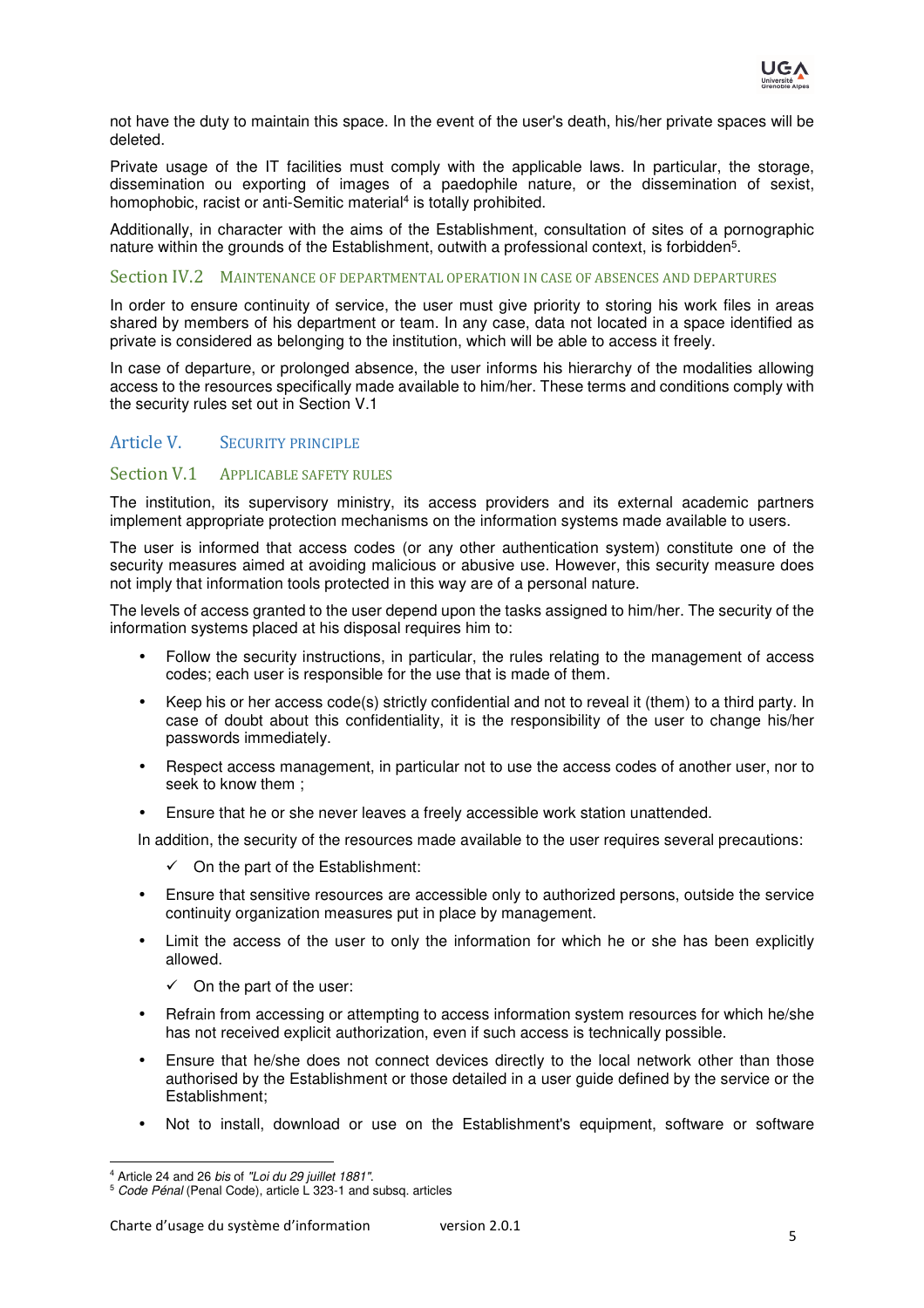

packages without explicit authorization; in case of authorization, downloading and installation can only be done from trustworthy sites.

- Comply with the measures put in place by the Establishment against viruses and various attacks that can harm information systems.
- Not to disturb the proper functioning of computer resources and networks by abnormal manipulation of hardware or software.
- Make all efforts to safeguard the equipment made available to him/her against theft or damage.
- Apply any security recommendations issued by the Establishment.

#### Section V.2 SIGNALING AND INFORMATION DUTIES

The user must notify, through the Establishment's IT assistance, the person in charge of information system security as soon as possible of any malfunction observed or any anomaly discovered such as an intrusion into the information system, etc. He/she also informs his or her superiors or the hierarchy of any possibility of access to a resource which does not correspond to his/her accreditation.

### Section V.3 SAFETY CONTROL MEASURES

The user is informed:

- that to carry out corrective, curative or evolutionary maintenance, the Establishment reserves the possibility of carrying out interventions (if necessary remotely) on the resources placed at its disposal;
- that a remote maintenance is preceded by an information of the user;
- that any information that blocks or presents a technical difficulty in being sent to its recipient can be quarantined, and if necessary deleted (information such as viruses, spyware, spam).
- that the information system may be monitored and controlled for statistical purposes, regulatory or functional traceability, optimization, security or detection of abuse, in compliance with applicable legislation.

Persons in charge of IT facilities monitoring operations are bound by professional secrecy. They must not divulge information that they come to know in the course of their duties if:

- the information is covered by correspondence confidentiality or being identified as such, it falls under the user's private life;
- the information does not jeopardize the proper technical functioning of the applications or their security;
- the information does not fall within the scope of article<sup>6</sup> 40 paragraph 2 of the Code of Criminal Procedure.

# Article VI. ELECTRONIC COMMUNICATIONS

#### Section VI.1 ELECTRONIC MESSAGING

The use of messaging is one of the essential elements for optimizing work and sharing information within the Establishment.

**a)** *E-mail addresses*

The Establishment undertakes to make available to the user a nominative professional email address for sending and receiving email. The use of this nominative address is then the responsibility of the user.

The nominative email address is merely an extension of the administrative address and does not diminish the professional nature of the messaging system in any way.

A functional or organizational e-mail address can be set up if a service or a group of users uses it.

The management of e-mail addresses corresponding to institutional mailing lists, designating an

<sup>&</sup>lt;sup>6</sup> The obligation of every civil servant to notify as soon as possible the Procureur de la République of any crime or misdemeanour of which he or she becomes aware as a result of their employment.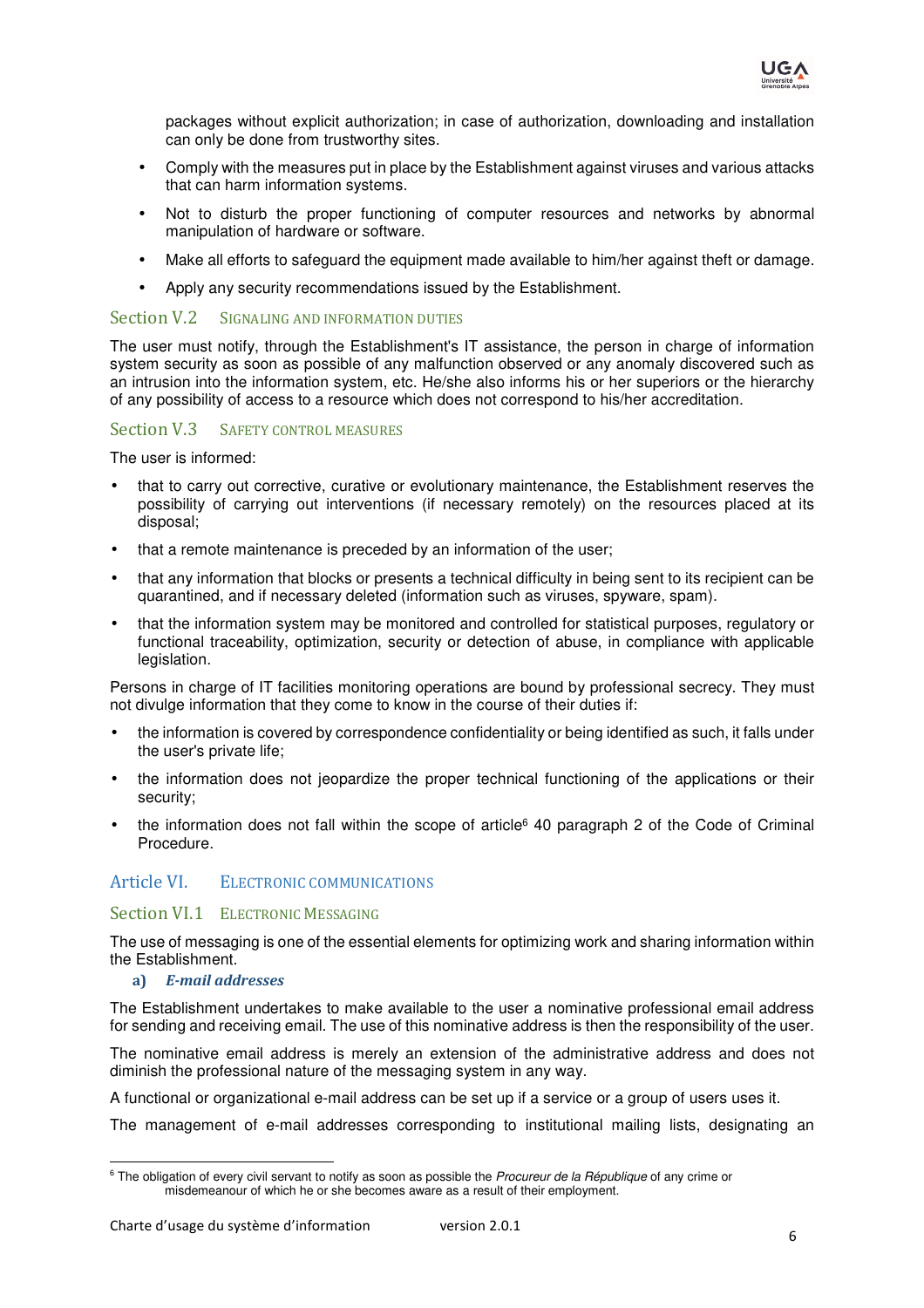

institutional structure or a group of "users", is the exclusive responsibility of the Establishment: these addresses may not be used without authorization.

#### **b)** *E-mail Content*

Any message is considered professional unless it includes a specific and explicit mention indicating its private nature<sup>7</sup> or if it is stored in a private data space.

In order to preserve the proper functioning of the services, limitations may be put in place. In particular, solutions for processing unwanted messages (spam, virus control ...) are deployed.

Messages containing illegal content of any kind are prohibited. This includes content contrary to the provisions of the law on freedom of expression or infringing on the privacy of others (for example: breach of peace by threats, breach of honor by defamation, breach of honor by non-public insult, protection of copyright, trademark protection ...).

Electronic exchanges (letters, discussion forums, etc.) must respect the correction normally expected in any type of exchange, both written and oral.

The transmission of classified data<sup>8</sup> is prohibited unless specifically approved and the transmission of so-called sensitive data must be avoided or carried out in encrypted form.

#### **c)** *Sending and receiving emails*

The user must be vigilant with regard to the information received (misinformation, computer virus, attempted fraud, chain letters, etc.).

He must make sure that the distribution of messages is limited to the recipients concerned in order to avoid the mass distribution of messages, unnecessary congestion of the messaging system as well as a degradation of the service.

The user must also ensure that only the tools provided or authorized by the institution are used to manage his/her messaging system. Any recourse to external service providers<sup>9</sup>, in particular the general public, for the transmission, reception or storage of messages is prohibited in the professional context.

The user sends his/her messages to groups of people through institutional mailing lists as soon as they exist for the use in question; he/she prefers functional addresses to nominative addresses

#### **d)** *Legal status of emails*

According to the law<sup>10</sup>, electronic writing has the same evidentiary force as paper writing, so electronic messages exchanged with third parties can legally represent a contract.

The user must therefore be vigilant about the nature of the electronic messages he exchanges in the same way as for traditional mail.

#### **e)** *Email storage and archiving*

Each user must organize and implement the means necessary to preserve messages that may be indispensable or simply useful as evidence of a particular activity.

In this respect, they must in particular comply with the rules defined in this Charter.

#### Section VI.2 INSTANT MESSENGER (CHAT)

Certain departments, particularly in the context of telecommuting, may recommend the use of the Establishment's instant messaging system.

The use that must be made of it ensures that the same principles are respected as for messaging, particularly with regard to the quality and content of the content exchanged.

#### Section VI.3 INTERNET

We remind you that the Internet is subject to all the rules of law in force. The use of the Internet (by Intranet extension) constitutes one of the essential elements for optimizing work, pooling and accessibility of information within and outside the Establishment.

Internet is a working tool open to professional uses (administrative, educational or research). While

 $<sup>7</sup>$  For example, e-mail containing the terms ("private" or "prive") in the subject of the message</sup>

 $^8$  This term refers to classified defence data which covers *confidentiel défense, secret défense* and *très secret défense* data <sup>9</sup> With the exception of institutional partner providers and explicitly authorized tools.

<sup>10</sup> Articles 1366-1367 of the Civil Law Code (Ordinance n°2016-131 of 10 February 2016 - art. 4)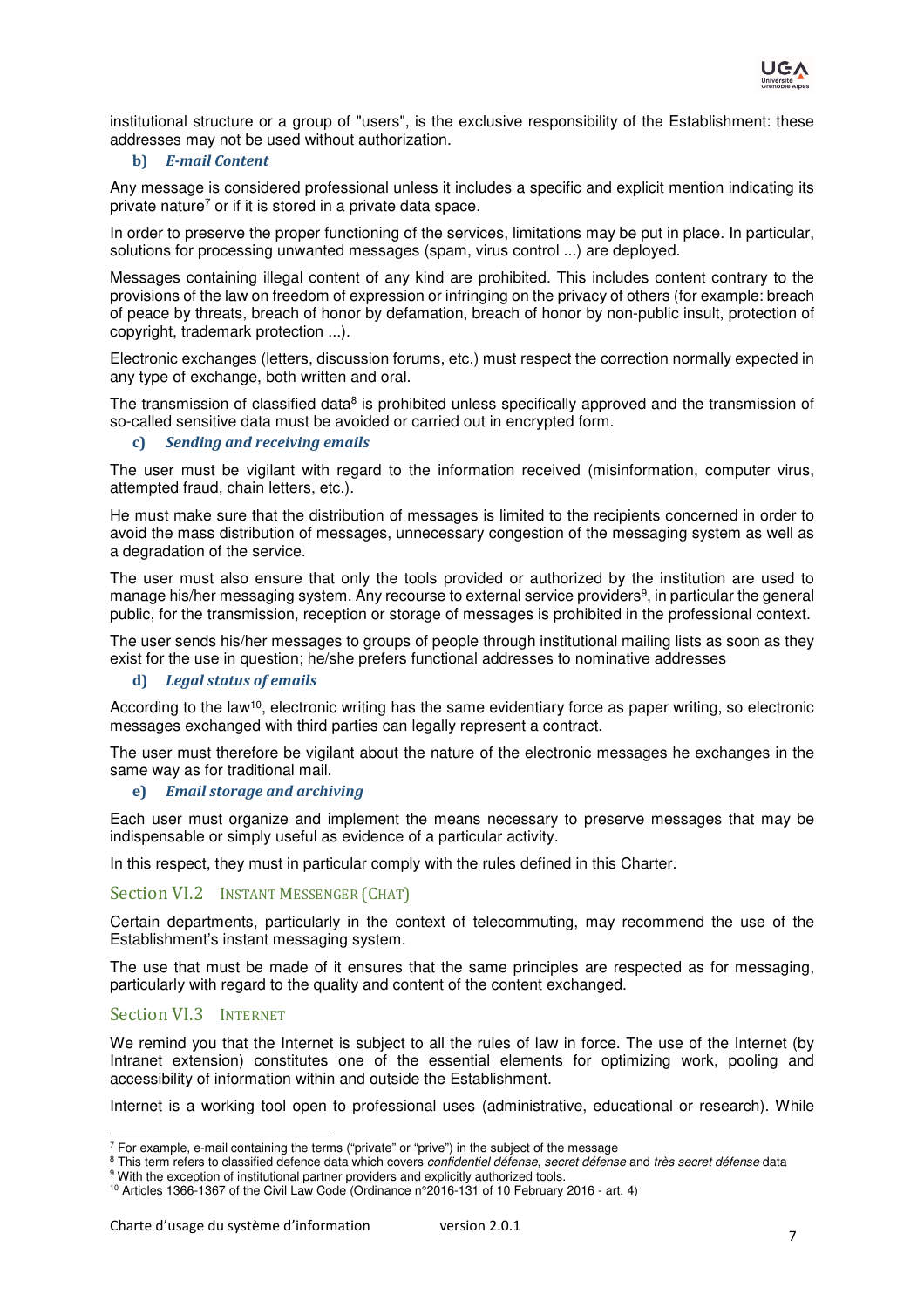

residual private use, as defined in section III.1, may be tolerated, it is reminded that connections established through the computer tool made available by the Establishment are presumed to be of a professional nature

#### **a)** *Publication on the Establishment's Internet and Intranet sites*

The person responsible for the site or the person, explicitly named, responsible for publication, must approve any publication of information on an Internet or intranet site belonging to the Establishment<sup>11</sup>.

The publication of information of a private nature (such as a private site) using the IT facility resources belonging to the Establishment is forbidden, unless specifically authorised as defined in a user guide issued by the department or Establishment.

#### **b)** *Security*

The Establishment reserves the right to filter or prohibit access to certain sites, to carry out a prior or a posteriori control of the sites visited and the corresponding access times.

This access is only authorized through the security measures set up by the Establishment. Specific security rules may be specified, if necessary, in a user guide drawn up by the department or Establishment.

The Establishment, its supervising ministry, its access providers or its external technical partners reserve the right to prohibit certain accesses, communication protocols, programs or modules that may affect security.

The user is informed of the risks and limits inherent to the use of the Internet through training actions or awareness campaigns.

#### Section VI.4 DOWNLOADING POLICY

Any downloading of files, in particular sounds or images, on the Internet must be done in compliance with intellectual property rights (Article IX).

Consulting, and a fortiori downloading from sites whose content is contrary to legislation or morality (sites of a pornographic, pedophile, xenophobic nature...) may be a criminal offence. This activity is strictly prohibited in the Establishment during or outside working hours. It may be subject to penal and/or administrative sanctions.

The Establishment reserves the right to limit the downloading of certain files that may prove to be large or present a risk to the security of information systems (viruses likely to alter the proper functioning of the Establishment's information system, malicious code, spyware ...).

#### Article VII. TRACEABILITY

The Establishment is legally obliged to set up a system of logging of Internet access, messaging and data exchanged.

The Establishment reserves the right to implement traceability tools on all information systems.

The Establishment has adopted a "general policy for the management of computer logs", which is recorded in the processing register of the Establishment. It mentions in particular the conditions and duration of conservation of traces of connections or use of services, and the methods of expression of the right of access available to users, in application of the modified French Data Protection Act of 6 January 1978 and the European General Data Protection Regulation (EU)2016/679 (GDPR).

#### Article VIII. COMPLIANCE WITH PERSONAL DATA PROTECTION

The user has the obligation to respect the legal provisions regarding the automated processing of personal data, in accordance with the modified law n° 78-17 of January 6, 1978 called "Informatique et Libertés" and the European General Data Protection Regulation (EU) 2016/679 (GDPR).

Personal data is information likely to identify, directly or indirectly and by any means whatsoever, the natural persons to whom it relates.

All creations of files containing this type of information and related processing requests, including when they result from the extraction, cross-referencing or interconnection of pre-existing files, are subject to

 <sup>11</sup> By using the IT resources made available to the user.